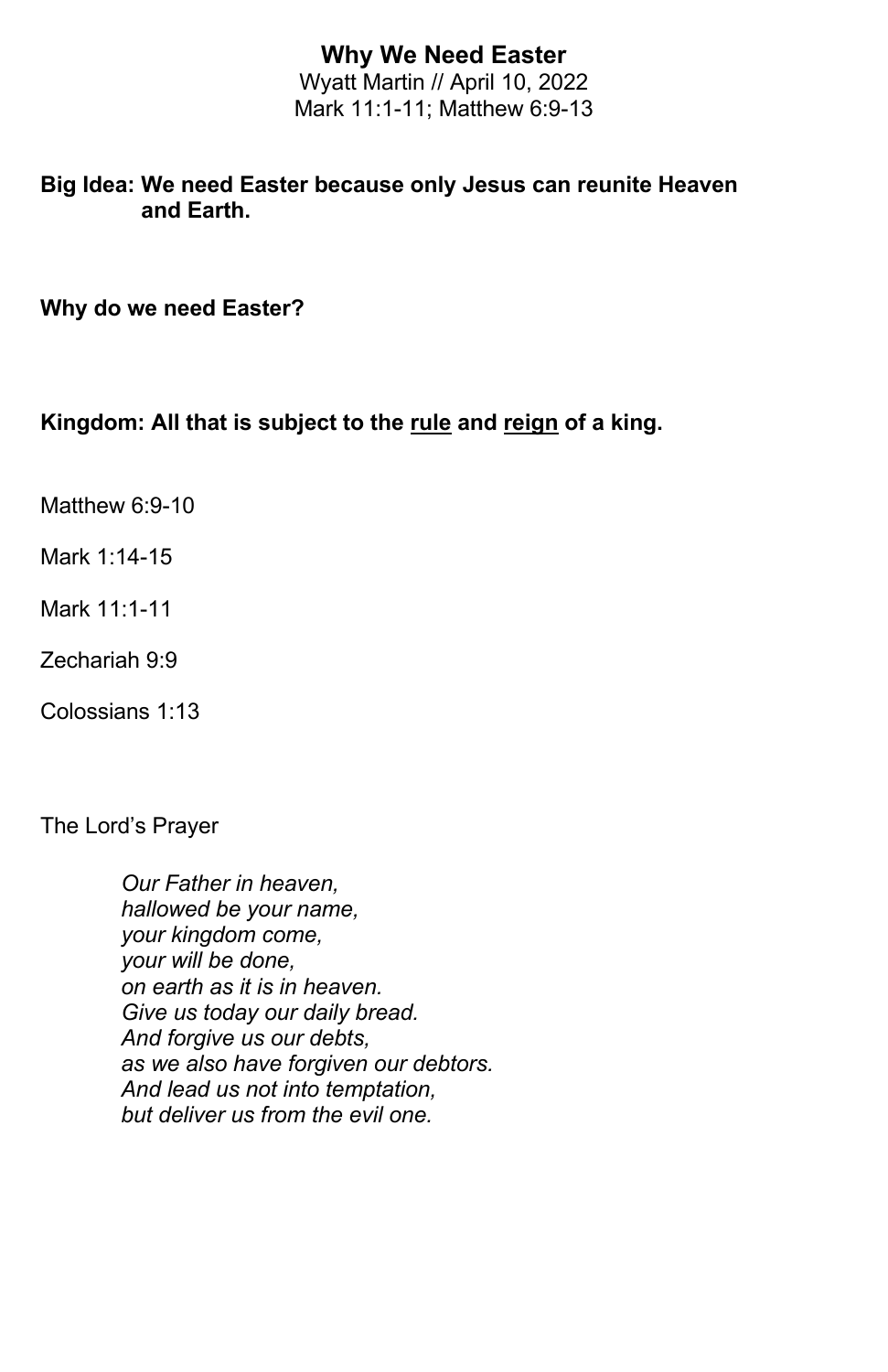## **Sermon questions**

We are beginning a new series in preparation for Easter—*On Earth as It Is in Heaven.* Jesus taught us to pray, "Lord, your will be done, *on Earth as it is in Heaven.*" This Easter, we're celebrating the way that Jesus brought Heaven to Earth in his ministry, teaching, death, and resurrection. Our passage this Sunday is **Mark 11:1-11 and Matthew 6:9-13.** The Big Idea is, *We need Easter because only Jesus can reunite Heaven and Earth.*

Use these questions to discuss the message from Sunday, focusing on how you can **grow** as an everyday follower of Jesus and how you can **go** accomplish what Jesus calls you to do.

1. Wyatt opened with the question, "Why do we need Easter?" What was your answer? Would you say it any differently after hearing the message?

2. Read **Mark 1:14-15**. What does Jesus mean when he says that the good news is that "The Kingdom of God has come near"?

3. Jesus taught us to pray that the Kingdom of God would come, and God's will would be done on Earth as it is in Heaven. What specific area is God calling you to pray for his will to be done in right now?